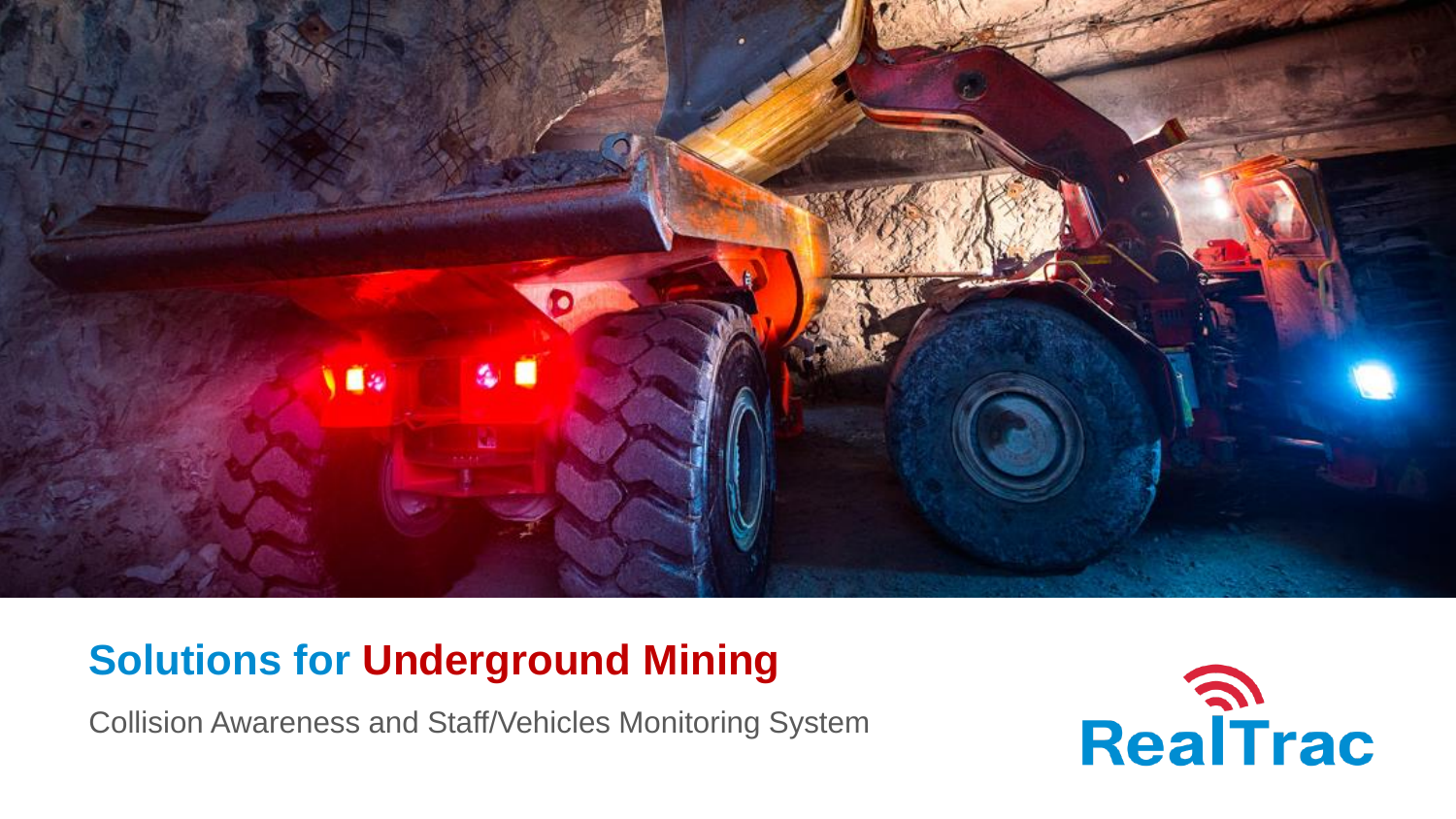# **RealTrac solutions for Underground Mining**

Real Trac is famous for its *Collision Awareness System(CAS)* and *Staff/Vehicles Monitoring System*, which ensure:

- 1. Highly protected personnel
- 2. Minimal false alerts of CAS (thanks to precise technology +-1 Meter accuracy)
- 1. Comfort for customers (one tag for monitoring and CAS inbuilt into miner's headlight)



Collision awareness equipment for vehicle



Tag for personnel (1 tag for both CAS and monitoring system inbuilt into miner's headlight – no separate charging required)



Staff/vehicles monitoring



system  $\overline{\phantom{a}}$  CAS and monitoring with just one Tag

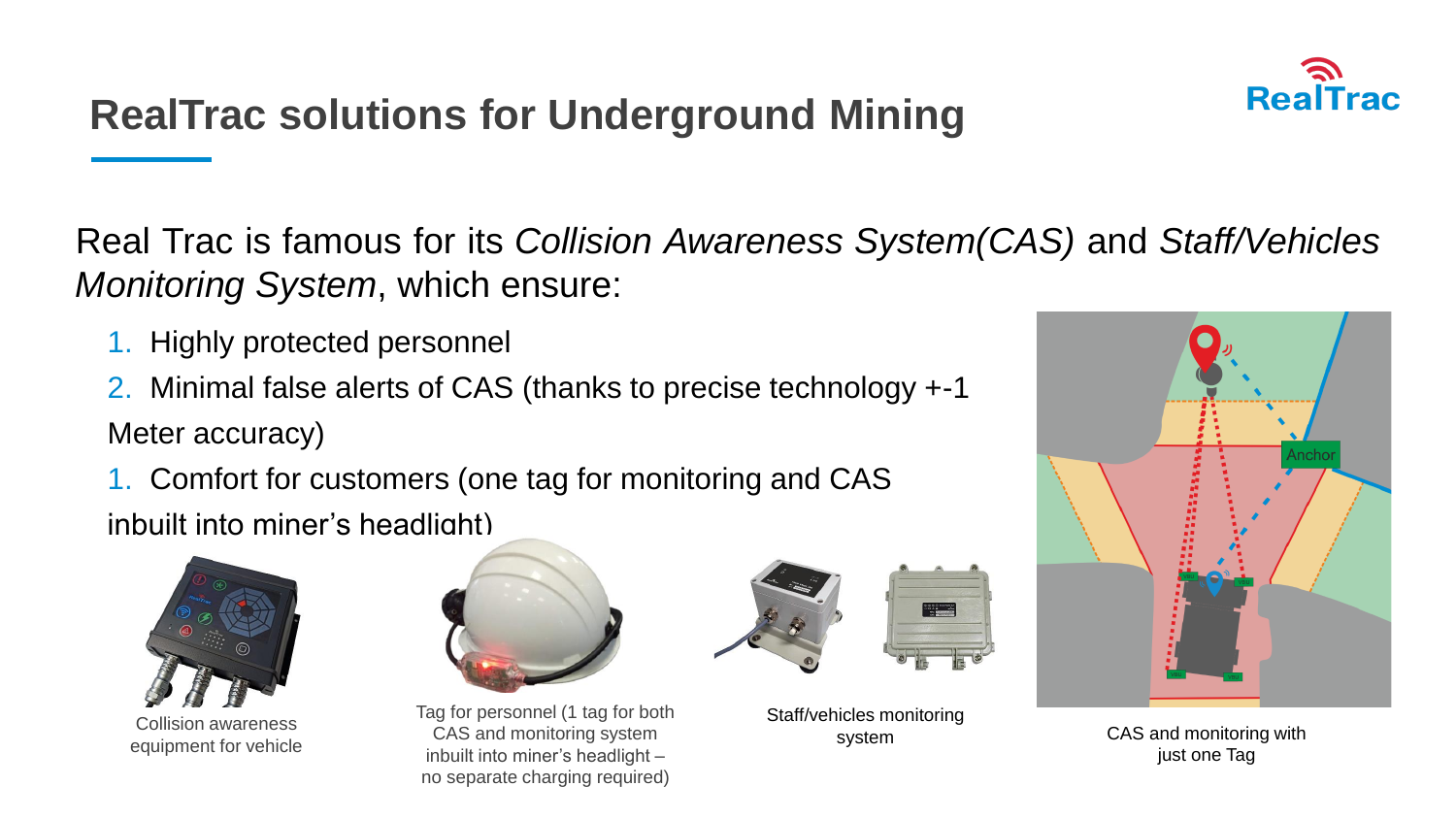

## **Features of our Collision Awareness System**

#### 1. Minimal false alerts due to unique technology:

- $\triangleright$  fully configurable safety zones with various shapes, can be tailored to most type of vehicles
- ➢ precise triangulation with UWB technology to monitor actual position of other tags/equipment around vehicles

### 2. Sense behind the corner

- $\triangleright$  Thanks to special UHF technology staff/equipment can be seen even behind the corner
- 3. No Internet or server connection required
	- $\triangleright$  The product detects dangerous proximity and issues warnings independently from server or Internet connection.



**IP67**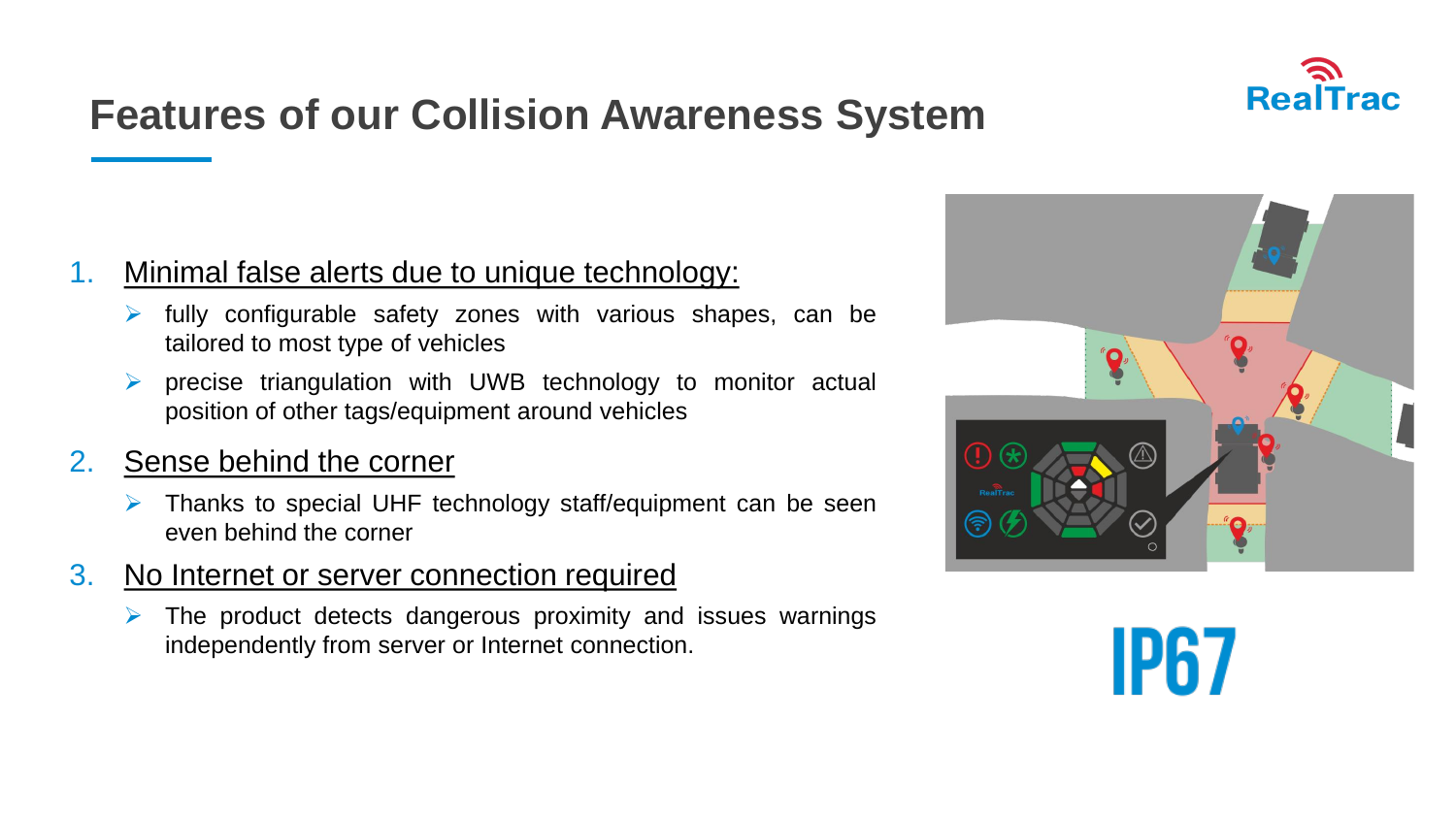### **Alert Concept of the Collision Awareness System**





**"Alert" zone**



#### **"Danger" zone**



#### **"Emergency" zone**

**Display reaction (inside cabin):** green light

**Tag reaction:** discrete vibration and LED signal

**Display reaction (inside cabin):** yellow light and sound **Vehicle reaction (possible option):** strobe light and blinking yellow marker lights outside of a vehicle

**Tag reaction:** repeating vibration, LED signal and sound

**Display reaction (inside cabin):** red light and sound **Vehicle reaction (possible option):** emergency strobe lights and car siren/horn outside of a vehicle

**Tag reaction:** continuous vibration and sound

#### **7 types of alerting:**

Display light Display sound Tag sound















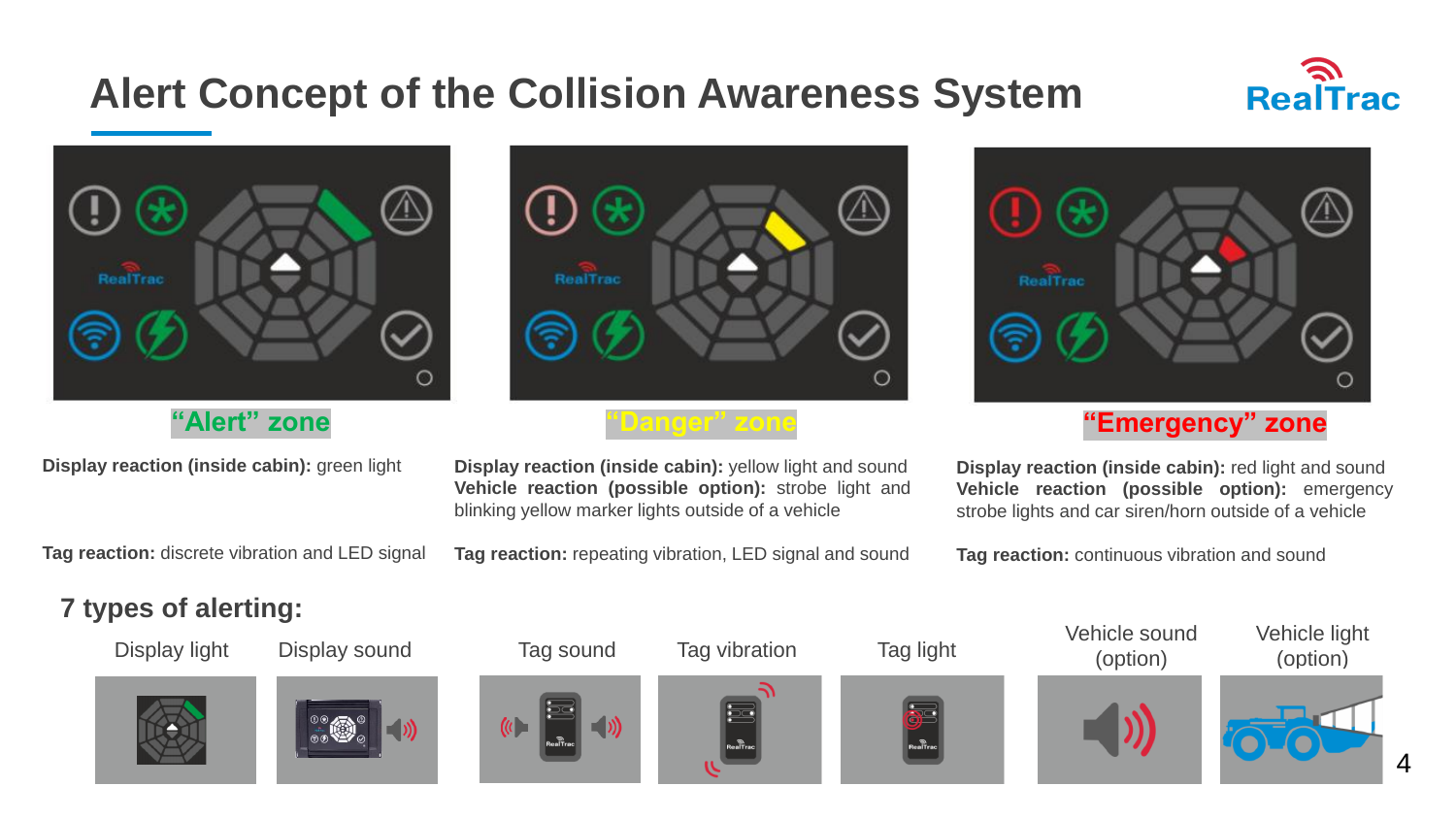

### **Features of Staff/Vehicles Monitoring System**

### Mix of zonal and precise positioning with one tag:

- zone positioning 30-50m accuracy
- ➢ precise positioning accuracy better than 1m

### 2. Mix of underground and open pit monitoring:

With our system you can keep on monitoring your staff and equipment even when they move from open pit to indoor thanks to the mix of different radio technologies inside one tag

### 3. Simple integration with actual management systems through API:

- analytical reports (time spent in different zones, equipment tracking & utilization, etc.)
- ➢ alerts to control room (danger zone violation, etc.)
- ➢ tracking personnel and vehicles on site map in real-time, or on-demand



Mix of zonal and precise positioning



Mix of underground and open pit monitoring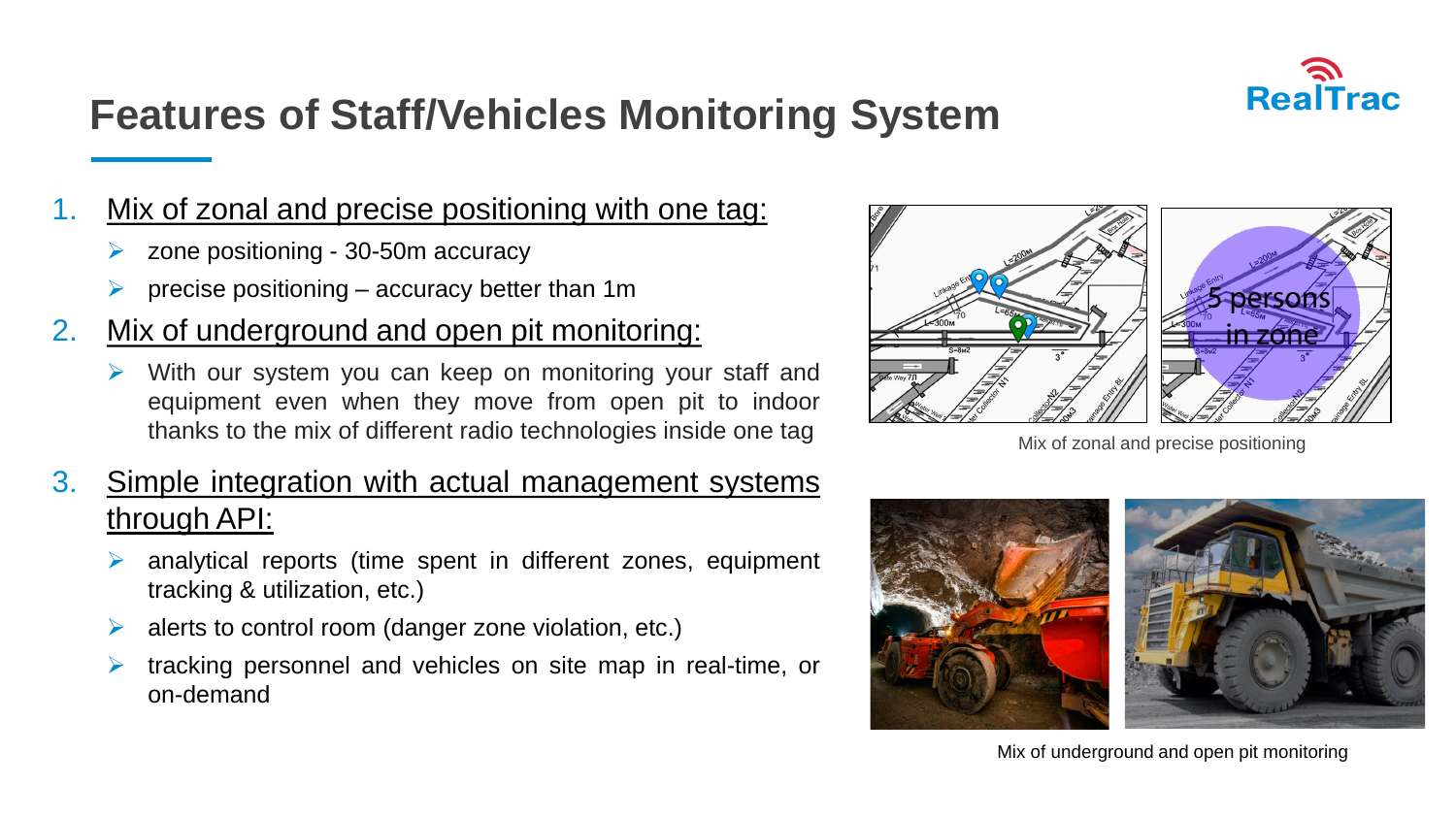

### About Real Trac



7'000+ units deployed in mining



12+ mines use RealTrac positioning, collision awareness, and other equipment



Local Support Teams

- ➢ Latin America
- ➢ Europe
- ➢ South Africa
- ➢ etc.



RealTrac is famous for:

- ➢ Collision Awareness (vehicle to vehicle, vehicle to person)
- ➢ Outdoor and indoor person/vehicle/equipment positioning (zone and precise)

Some RealTrac customers:









**Metalloinvest**